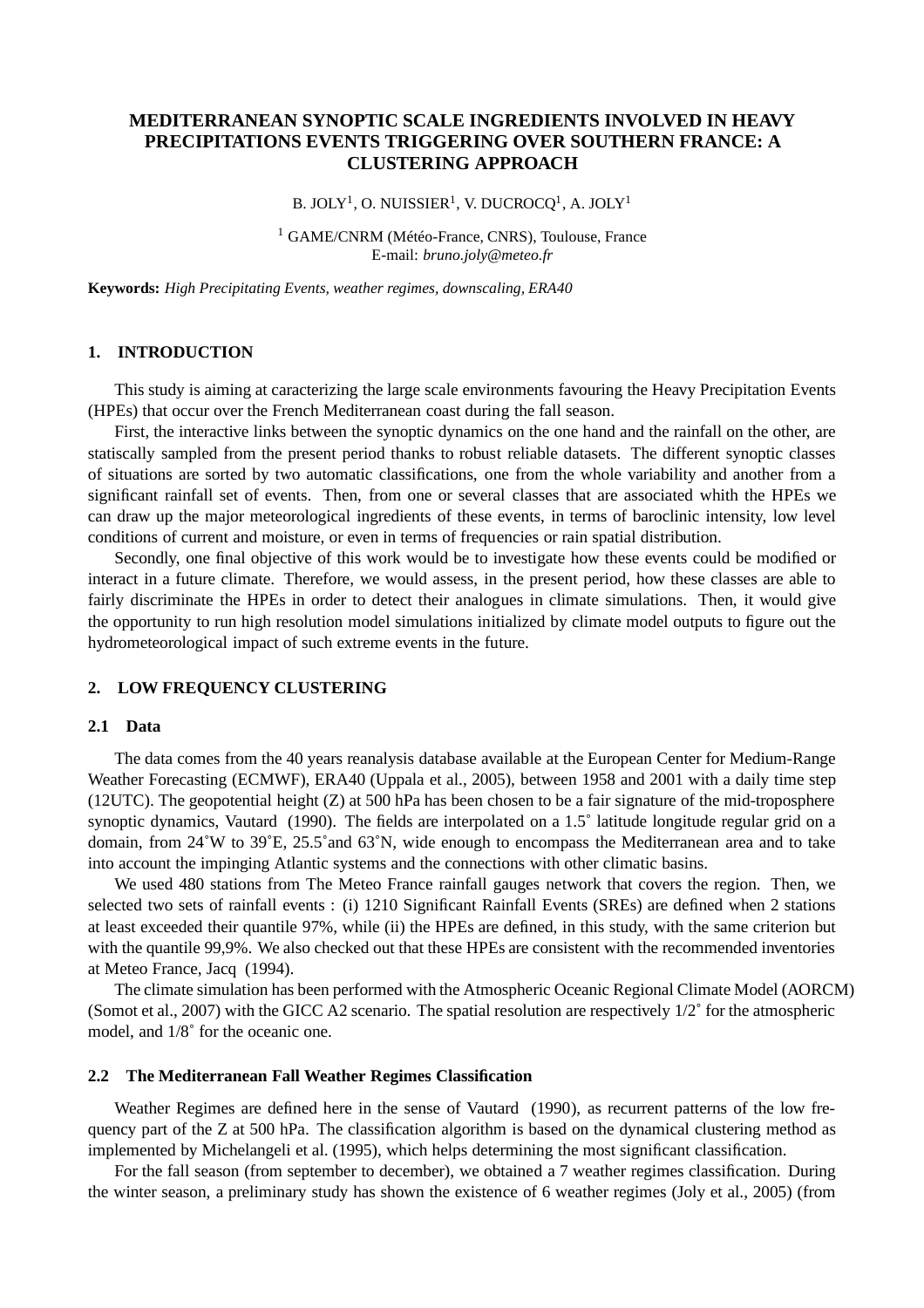

**Figure 1:** (a). One of the 7 Mediterranean fall weather regimes: the "Trough and Blocking" regime (the wind velocity on the 2PVU surface is in grey shadings, and the Z at 500 hPa is in grey contours) - (b). the distribution of extreme rainfall events among the Weather Regimes, for two classes of extremes one with 126 events, and a less intense one with 212 events (on the x-axis are the initials of the regimes, TB is the Trough and Blocking shown in panel (a), the y-axis are the pourcentage of extreme events included in the corresponding regime among all the extreme events).

November to March), but the two classifications differ only by an additional regime for the fall season (the other 6 are merely identical). For the winter period, since this is the season of the maximum synoptic activity over the Northern Atlantic, the links between the Mediterranean regimes and their well-known Atlantic analogues are very strong. Two Mediterranean regimes are similar to the Blocking and the Zonal ones, the four others are combining the Southern Zonal and the Atlantic Ridge. Concerning the HPEs during the winter, they were found to occur in one major regime, which has proved the low frequency organisation of the geopotential is significantly impacting the probability to have an intense rainfall event (Sanchez et al., 2007). Concerning the fall season, there are two regimes favouring the HPEs, one is presented in Fig. 1-(a). Eventhough these two regimes gather more than 60% of the extreme events (see Fig. 1-(b)), since no singular regime can be associated with these events, this discrimination potential has to be further assessed by identifying some refined organisations of the synoptic conditions for SREs days only, as performed for the Alps region in Plaut and Simmonet (2001). This is presented in section 3.

#### **3. SIGNIFICANT RAINFALL EVENTS CLUSTERING**

The classification of the Z at 500 hPa is then performed for the SREs days, and it leads to 4 classes. All the classes mean composite of the geopotential consist of a main trough roughly over western Europe, and a ridge to the East of the domain for Class 1, to the North for Class 2 and 3, and to the west for Class 4. As Class 1 and 3 are gathering most of the HPEs, one can infer the most prominent features of the synoptic forcing of the HPEs are mainly the presence of a strong baroclinic anomaly over the western coast of Europe and close to Spain, but also the amplitude of the ridge in the case of Class 1. The latter may play an important role upon the forcing of southeastern low level circulations towards the french mediterranean coast.

Of course, these mid-tropospheric conditions are not sufficient to explain the triggering and quasi-stationarity of the heavy precipitating systems. From the ERA40, we have also examined the mean values of each class of the wet-bulb potential temperature and the wind at 925 hPa (see the example for the Class 3. on Fig. 2). These composites show the existence of a strong anomaly of moist and warm air and a strong convergent southeasterly flow over the region. This is robust enough and of such a scale that these features are captured by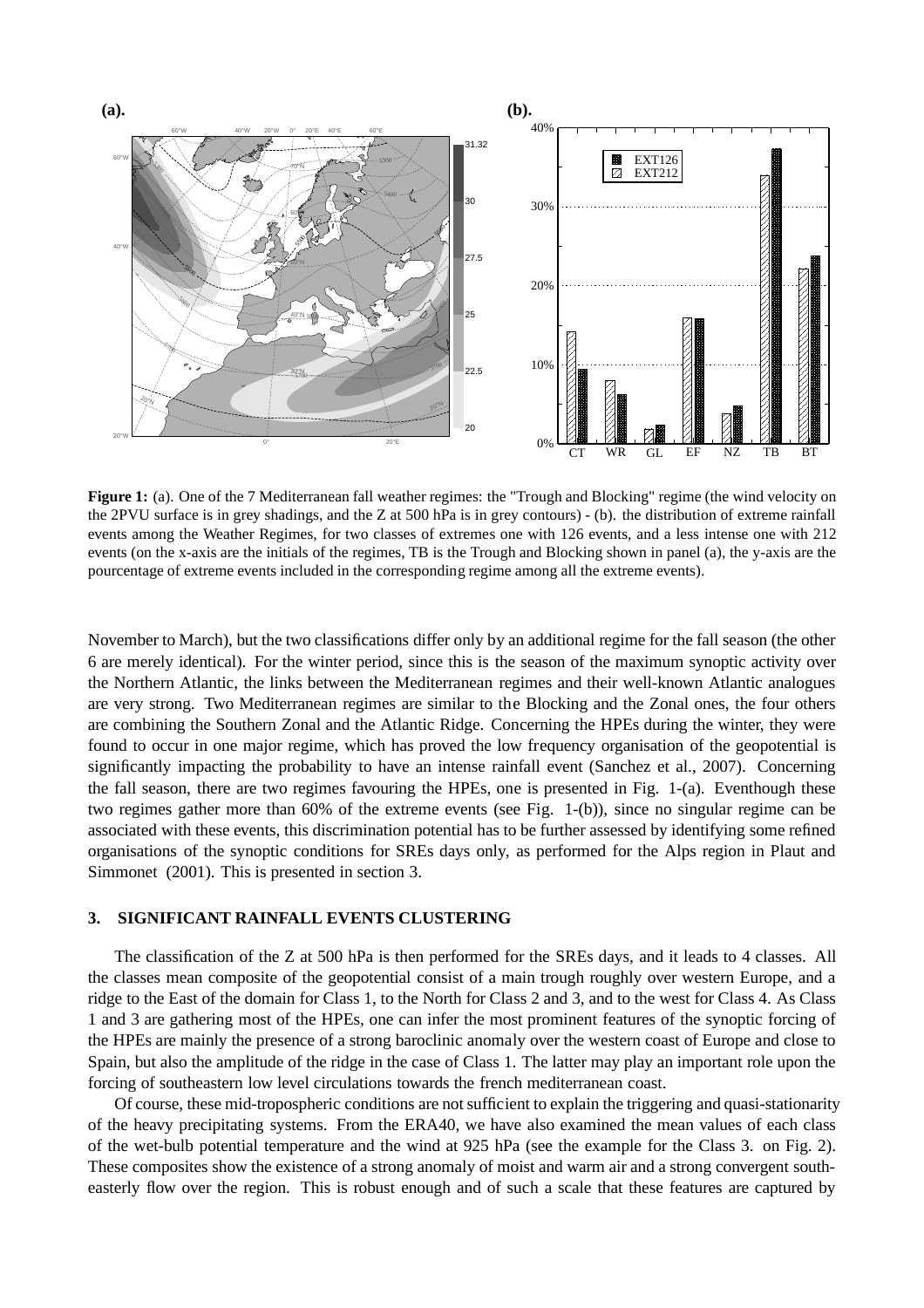ERA40, and highlighted rather than smoothed by. These results compound with those obtained by numerical studies on extreme cases (Ducrocq et al. (2007b) and Nuissier et al. (2007a) among others).



**Figure 2:** Low-level composites for SREs Class 3: (a). wet-bulb potential temperature anomaly (in red shadings) and the wind at 925 hPa - (b). Rainfall Meteo-France gauges composite of the HPEs days belonging to Class 3 (mm).



**Figure 3:** 500 hPa geopotential height (solid lines) and wind velocity on the 1.5PVU surface (coloured areas) from the AORCM in panel (a) and 24-h accumulated simulated rainfall from Meso-NH in panel (b).

# **4. CLIMATE SIMULATIONS DOWNSCALING**

The French Meso-NH non-hydrostatic mesoscale numerical model Lafore et al. (1998) has been used for the simulations of HPEs from the AORCM ARPEGE - Climat /OPAMED8 Somot et al. (2007). The highresolution numerical simulations presented here use two nested domains with nearly 2.5-km and 10-km grid meshes respectively. For these preliminary tests, the situations have been selected first from the time series of precipitations from the AORCM and then by looking at the spatial distribution of a few fields. Then, the fields from the climate model have been used as initial and boundary conditions for high-resolution simulations with